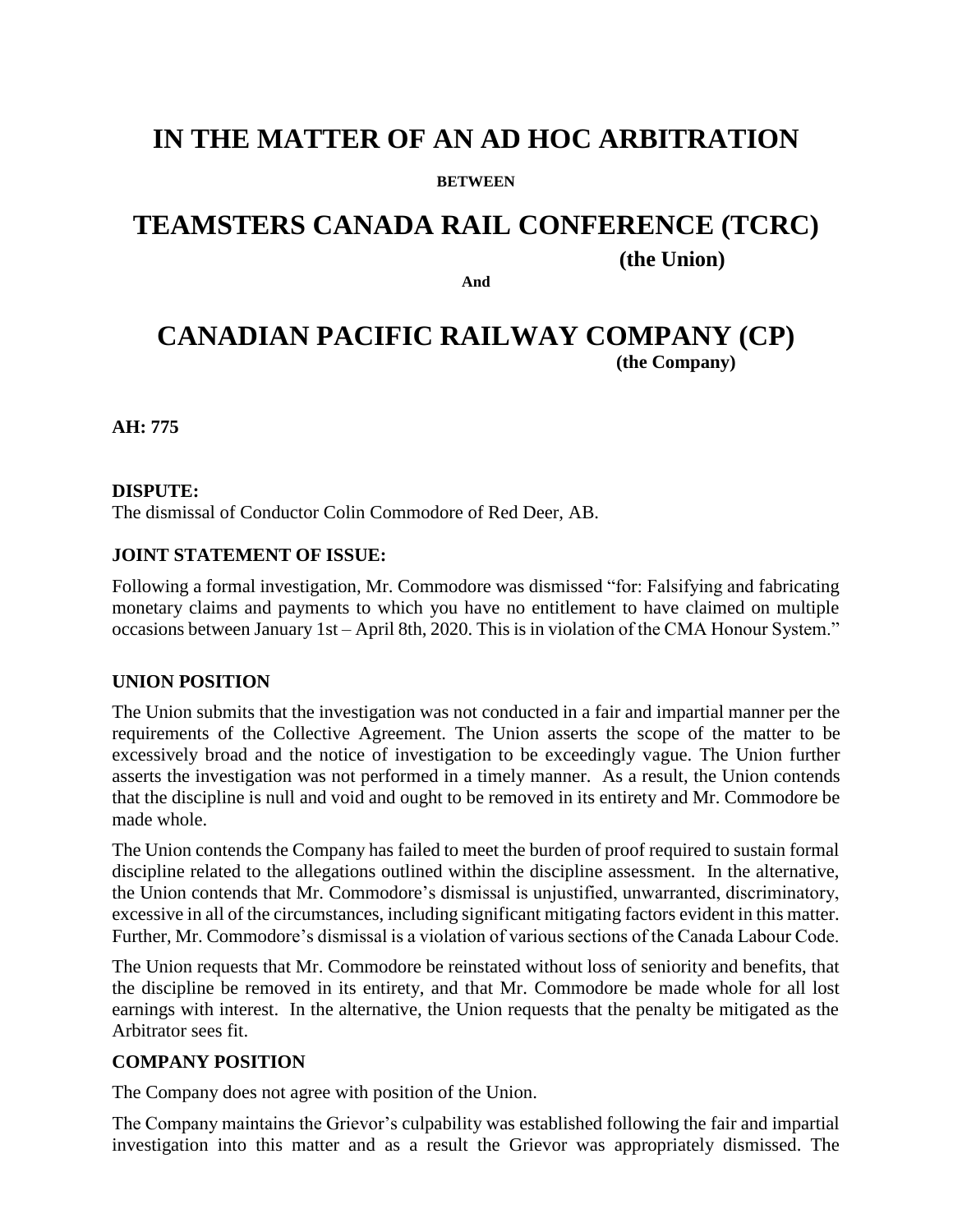Company duly considered all aggravating and mitigating factors when assessing the quantum of discipline.

The Union suggests the Company to be in violation of Article 39 and that numerous questions throughout the statement were unfair and impartial, yet fail to offer any specifics to why. The Union has failed in their obligation to substantiate these allegations.

The Union further suggests the Company has violated the CLC specifically Part II Section 125(1) (z.01), Section 136-8(a) and Section 136-9. The Company cannot agree and is left to defend itself against sweeping vague allegations and as such can only respond to which it believes the Union is referring to.

The Grievor's time slips were properly audited by the Company. During the investigation the Grievor confirmed his understanding of the CMA Honour System Manual and the associated means of booking himself off on the appropriate status whether that be for Union or Company business. The Grievor also confirmed that on numerous occasions he was booked off on Union business and submitted claims that were associated to work performed for Health and Safety resulting in inappropriate payments.

Accordingly, the Company cannot see a reason to disturb the discipline assessed and requests the Arbitrator be drawn to the same conclusion

\_\_\_\_\_\_\_\_\_\_\_\_\_\_\_\_\_\_\_\_\_ \_\_\_\_\_\_\_\_\_\_\_\_\_\_\_\_\_\_\_

Dfulton

Dave Fulton Chris Clark

FOR THE UNION: FOR THE COMPANY:

Ru Col

General Chairperson Manager Labour Relations TCRC CTY West Canadian Pacific Railway

March 02, 2022

**Hearing:** March 30, 2022 - By videoconference

#### **FOR THE UNION:**

Ken Stuebing- Counsel Doug Edward – Sr. VGC, CTY West Dave Fulton – GC, CTY West Ryan Finnson – VGC ,CTY West Colin Commodore - Grievor

#### **FOR THE COMPANY:**

Chris Clark, Labour Relations John Bairaktaris, Director Labour Relations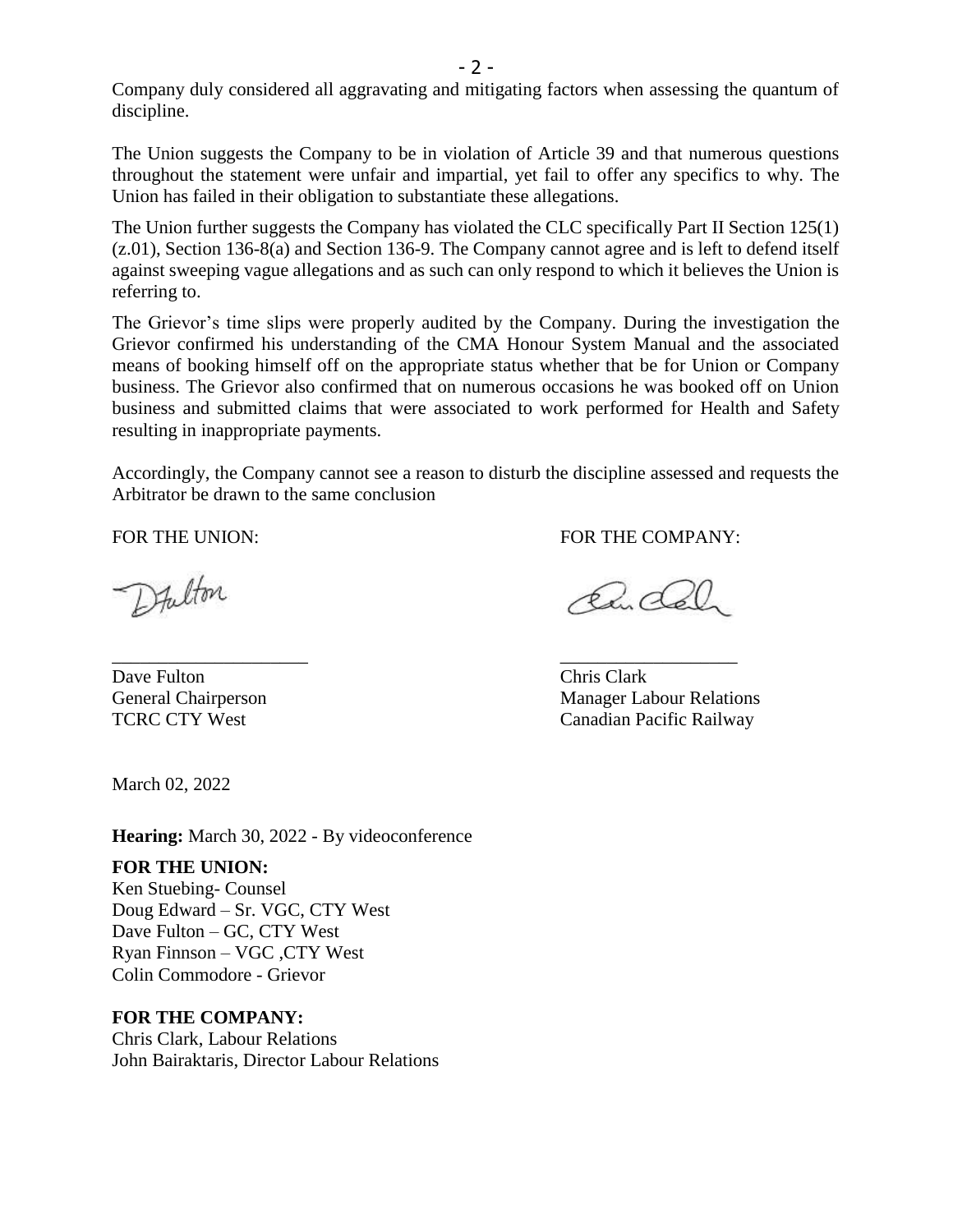#### **JURISDICTION**

[1] The parties agree I have jurisdiction to hear and resolve this dispute with all the powers of an Arbitrator pursuant to Section 60 of the *Canada Labour Code*. This is an Ad Hoc Arbitration pursuant the Grievance Reduction Initiative Agreement of May 30, 2018 and Letter of Agreement dated September 7, 2021 between the parties. The protocols entered into by the parties provided for submission of detailed briefs filed and exchanged in advance of the hearing. At the hearing, the parties reviewed the documentary evidence and made final argument.

[2] At the time of his dismissal, the Grievor was a Conductor had approximately 8 and a half years of Company service. On June 7, 2020, he was dismissed for falsifying and fabricating monetary claims and payments.

[3] The Company submits that his book off behaviour and claim submissions were meant to deceive the Company and manipulate the Honour System of Pay for monetary gain. It says the Grievor claimed over \$11,800 in Health and Safety claims, \$7,350 of which were made without proper authorization.

[4] The Company maintains that the act of entering and subsequently receiving payment where it is not warranted is not a passive or inadvertent action. The Grievor's familiarity with the rules and procedures for booking off for either Union Business or Company Business runs deep and spans several years. He held a position as Health & Safety representative dating back to 2015 as well as Union representative from December 2016.

[5] CP says, just prior to the commencement of the Company investigation into his inappropriate wage claims, the Grievor resigned from both of his elected positions as Health and Safety and Union representative in April 2020. The Grievor cited added stress and workload that was affecting his personal life.

[6] The Company submits that when a Union Representative is off on Company Business performing Health and Safety duties, they can either use one of two claim codes:

> "HS" – triggers payment for actual lost work that his turn made, as tracked by the Crew Management Application (CMA); "HZ" – triggers an ad-hoc payment when the turn is not tracked and the employee enters a precise monetary amount.

[7] CP maintains that the claim codes are well defined in the CMA Honour System Manual. In order to claim either of the codes, the employee must be on Company Business. An employee can only go off on Company Business with the approval of a Company Officer and for legitimate reasons.

[8] The Company argues that in these cases, the Grievor inappropriately paid himself monies using either the "HS" or "HZ" claim code. The claims were automatically approved when submitted under the Honour System. It allows employees to pay themselves an equivalent to the employee's daily vacation rate of pay when authorized by a manager to perform Health & Safety activities.

[9] CP says it is important to understand why it believes the Grievor used this particular claim code. It says that by using the "HZ" claim code, an ad hoc payment is automatically approved and generated without tying the event to any specific lost work. In contrast, CP submits that when off on Union Business, the Company is not responsible for any lost wage claims. In fact, the Union is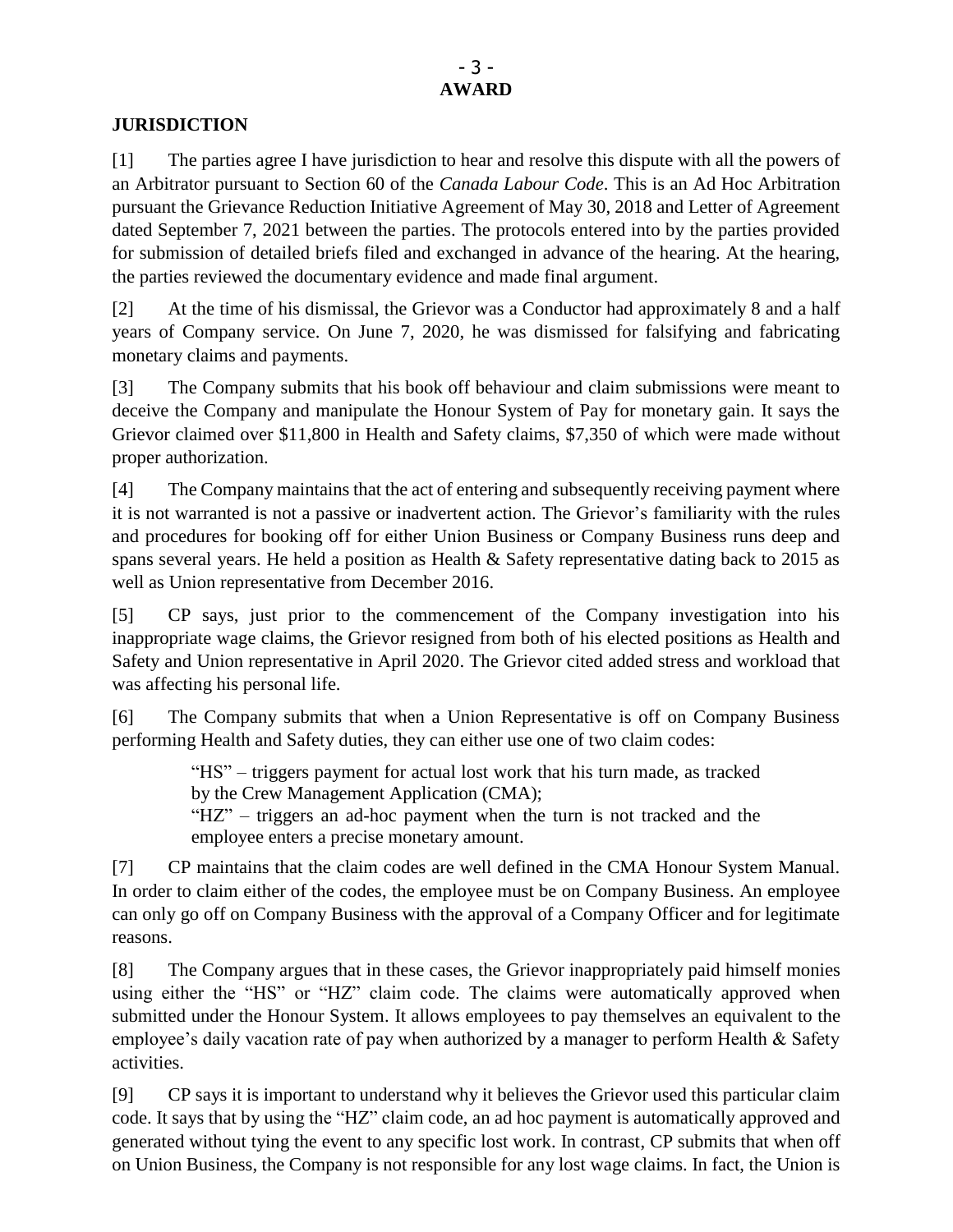responsible for paying employees on Union business as determined by their own internal processes. It says the Union's and the Grievor's positions and explanations are nothing more than a desperate and feeble attempt to minimize the Grievor's actions, which were plainly exposed as theft.

[10] The Union submits that in the period from January 1 to April 8, 2020, Mr. Commodore was actively involved in the performance of multiple functions of the four separate positions he held in the Union. The Grievor's performance of these duties required him to take time off from his regular position in unassigned service. In each instance, he secured the time off by speaking with the CMC or a manager and booking either Company Business or Union Business. The CMA system would track Mr. Commodore's unassigned turn as a Conductor accordingly. Throughout the performance of his official Union duties between January and April of 2020, multiple claims were submitted using HC, HS and HZ, CMA claim codes. They were submitted when he performed functions as a Health and Safety Representative.

[11] The Union argues that the Grievor dealt primarily with Superintendent Adam Smith. It says the fact that Mr. Commodore had received no prior direction from any of the Company's officers regarding how he was expected to submit his time claims is significant. He was not given direction by Mr. Smith as to how and what status would need to be identified to CMA in the discharge of the numerous Union duties at any point.

[12] The Union argues that in each of the twenty-eight individual dates reviewed by the Company, the Grievor believed that his claims were properly submitted in line with the joint Red Deer Health and Safety Committee Terms of Reference. These Terms of Reference were coauthored by the committee Co-Chairmen Mr. Commodore and Superintendent Adam Smith.

[13] The Union maintains that the Red Deer Terms of Reference were mutually reviewed, adopted and were in effect from January 1, 2020 to December 31, 2020. They reflect the parties' agreement identifying and stipulating payment for work of a Union Representative's turn.

[14] The Red Deer Terms of Reference include the following central tenets:

All committee related activities should be carried out during regular working hours.

When activities are required or scheduled outside regular working hours, members shall be paid according to their collective agreement.

The employer will compensate a committee member, when carrying out his/her duties, preparation time and traveling as authorized by both Co-Chairs of the committee.

If a committee member will need to use his own vehicle, the member will be compensated as per his/her Collective Agreement

If a committee members "turn" does not work the committee members minimum day will be paid at their respective annual vacation rate

Committee members will be paid for all activities for the WHSC as per their respective Collective Agreement.

### **ANALYSIS AND DECISION**

[15] During the Grievor's eight and a half years of service he became active in the Union. His need to book off his assignments as a Health and Safety Representative started in 2015 and as a Union Representative in 2016. The allegations by the Company regarding falsification of claims involves only claims submitted in the period between January 1, 2020 and April 8, 2020.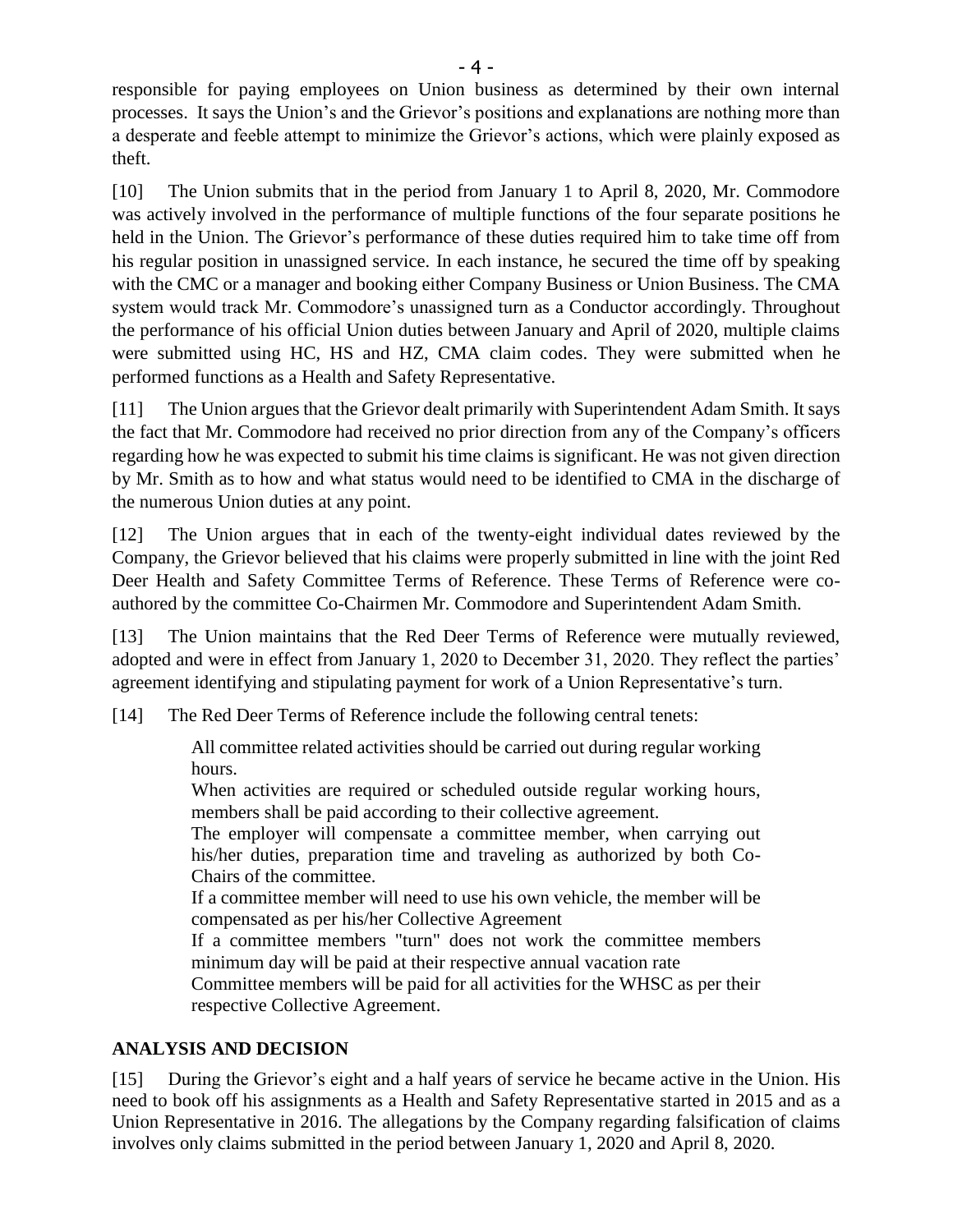[16] As a result of the allegations the Grievor was given notice of investigation on May 12, 2020 to attend on May 14, 2020 regarding the claims. It was agreed by the parties that the investigation would be rescheduled to May 15, 2020.

[17] The dispute largely centres on whether the Grievor was properly authorized to claim compensation from the Company on the days in question. The Company maintains that an employee can only go off on Company Business with the approval of a Company Officer and for legitimate reasons.

[18] CP summarizes its position arguing that a fair and impartial investigation revealed:

(1) The Grievor purposefully booked himself off on Union Business, with the intent of claiming payments associated with performing H&S Duties, a Company Business activity;

(2) The Grievor was not authorized to submit claims associated H&S, but did so anyway;

(3) The Grievor did not seek out prior approval of time off or for submitting payments from his Supervisor;

(4) The Grievor submitted fictitious "HZ" claims resulting in improper payments;

(5) In total the Grievor submitted 18 improper claims totaling over \$7300.00 dollars in fraudulent payments.

[19] The Company submits that the Grievor has lengthy experience and is familiar with the rules. His first involvement with the rules as a Health and Safety Representative was in 2015. There are no allegations of improper claims of any kind in the previous five years. The Company submits that the Grievor knew his obligations pursuant to the Honour System. It says the Grievor's actions were intentional. The Grievor was meticulous in how he manipulated his off status types and submitted payment expecting that the automatic payments would likely go unidentified. It says the Grievor's actions demonstrate unequivocal wrongdoing and brazenness.

[20] The Company maintains that the act of entering and subsequently receiving payment where it is not warranted is not a passive or inadvertent action. No part of this was a clerical error, mere slip, mistake, or the result of negligence on the part of the Grievor. It says his actions spanned months and were well thought out and intentional.

[21] The Union argues that in each instance, Mr. Commodore secured the time off by speaking with the CMC or a Company Officer and booking either Company Business or Union Business. The CMA system would track Mr. Commodore's unassigned turn accordingly. The Union argues that in each of the twenty-eight (28) individual dates reviewed by the Company, Mr. Commodore believed that his claims were properly submitted in line with the joint Red Deer Health and Safety Committee Terms of Reference. These Terms of Reference were co-authored by the committee Co-Chairmen Mr. Commodore and Superintendent Adam Smith. Mr. Commodore was not contacted by the Company in respect of any irregularities with his claims nor was he notified of any adjustments prior to receiving a formal Notice to Appear from the Company.

[22] The Union submits that there are no allegations by the Company or evidence that the Grievor was engaged in the submission of false claims from 2015 to January 1, 2020. The Union submits that the outright termination of Mr. Commodore is an overt reprisal for Mr. Commodore's various Union positions and discrimination because of his Union activities, in breach of ss. 8(1), 94(1)(a), 94(3)(b) and (e) of the Code. The Company is in violation of the Canada Labour Code Part II section 125(1) (z.01) in that they did not provide proper training for Mr. Commodore as to how he might be paid for Health and Safety activities.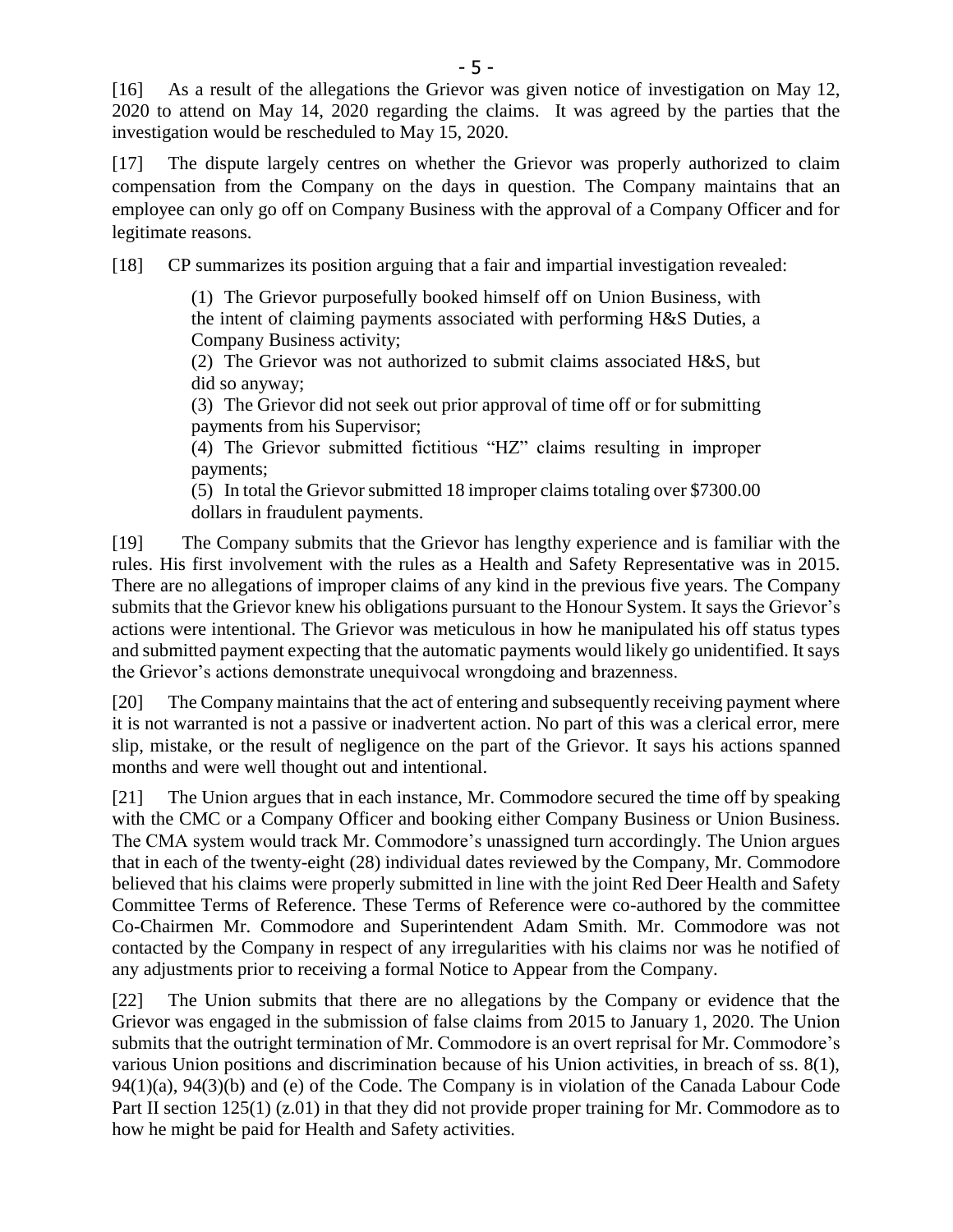[23] The Company maintains that this was not a case of reprisal against a Union representative. It says the Company has never refused to pay a properly authorized claim.

[24] The parties have agreed to an expedited AD Hoc arbitration process to address a backlog of grievances. The parties made extensive written submissions and made oral argument. The Company relies on the following authorities in support of its decision to dismiss the Grievor: Wm. Scott, Steel Equipment Co. Ltd. (1964) 14 L.A.C. 356; Steel Equipment Co. Ltd. (1964) 14 L.A.C. 356; Sheet Metal Workers' International Association, Local 473 v. Bruce Power LP, 2009 CanLII 31586; Canadian Railway Office of Arbitration Cases 4198, 3409, 4438, 4280, 2340, 1885, 2669, 461, 478, 899, 1472, 1835, 2669, 2280, 4764. The Union relies on: KVP Co. Ltd. and Lumber & Sawmill Workers' Union, Local 2537 (1965), 16 L.A.C. 73 (Robinson); Teamsters Canada Rail Conference and Canadian Pacific Railway Company, CIRB 755; Canadian Railway Office of Arbitration Cases: 3022, 3322, 3614, 3409, Railway Ad Hoc Case 521.

[25] After carefully reviewing the submissions and argument I find that discipline in this case is appropriate and will turn to consider the quantum of discipline.

[26] In my experience other pay systems often call for the preparation of claims of this nature to be prepared either electronically or on paper by the Union Representative and then submitted to an appropriate Company Officer authorization. The claim is then placed in line for payment after proper authorization. Under the CP Crew Management Application (CMA) Honour System, all Running Trade Employees are responsible for their own payroll. It is an honour system which makes employees their own time keepers. In this case, eighteen claims totaling over \$7,300.00 dollars are alleged to be fraudulent payments.

[27] I take notice that the procedures for properly placing and paying Running Trade employees such as the Grievor are complex. Disagreements can arise with train crews changing assignments. Moving from working assignments to Training, Medical or Company Business can require contact with the Crew Management Center or appropriate Company officers for authorization. The Collective Agreement between the Company and the Union recognizes the importance of proper communications and authorization. Further, the Collective Agreement provides that all incoming and outgoing calls to the Crew Management Center Dispatchers are recorded and retained for a minimum of 60 days.

[28] Given the applicable rules and evidence, I find that clear and proper authorization for Ad Hoc movements of employees between their running trade working assignments is required. Based on the facts and circumstances in some of the eighteen claims, I cannot find that authorization was properly obtained. That said, I also find that there are significant mitigating factors which were not considered when assessing the appropriate discipline.

[29] The Crew Management Application (CMA) Honour System is extensive. Of consideration in this case, it provides for Timeslips to be automatically approved and paid. I find that there are also significant checks and balances providing:

- Timeslips may be subject to audit at a later date.
- Audits are conducted by specially trained team at the Crew Management Centre in Calgary.
- The CMA Honour System allows for employees to make adjustments to Timeslips as far back as four months.
- The CMA also recognizes that mistakes can be made.
- Questions and answers in the CMA state that it will be up to the auditor to assess the circumstances and determine if further review or investigation is warranted.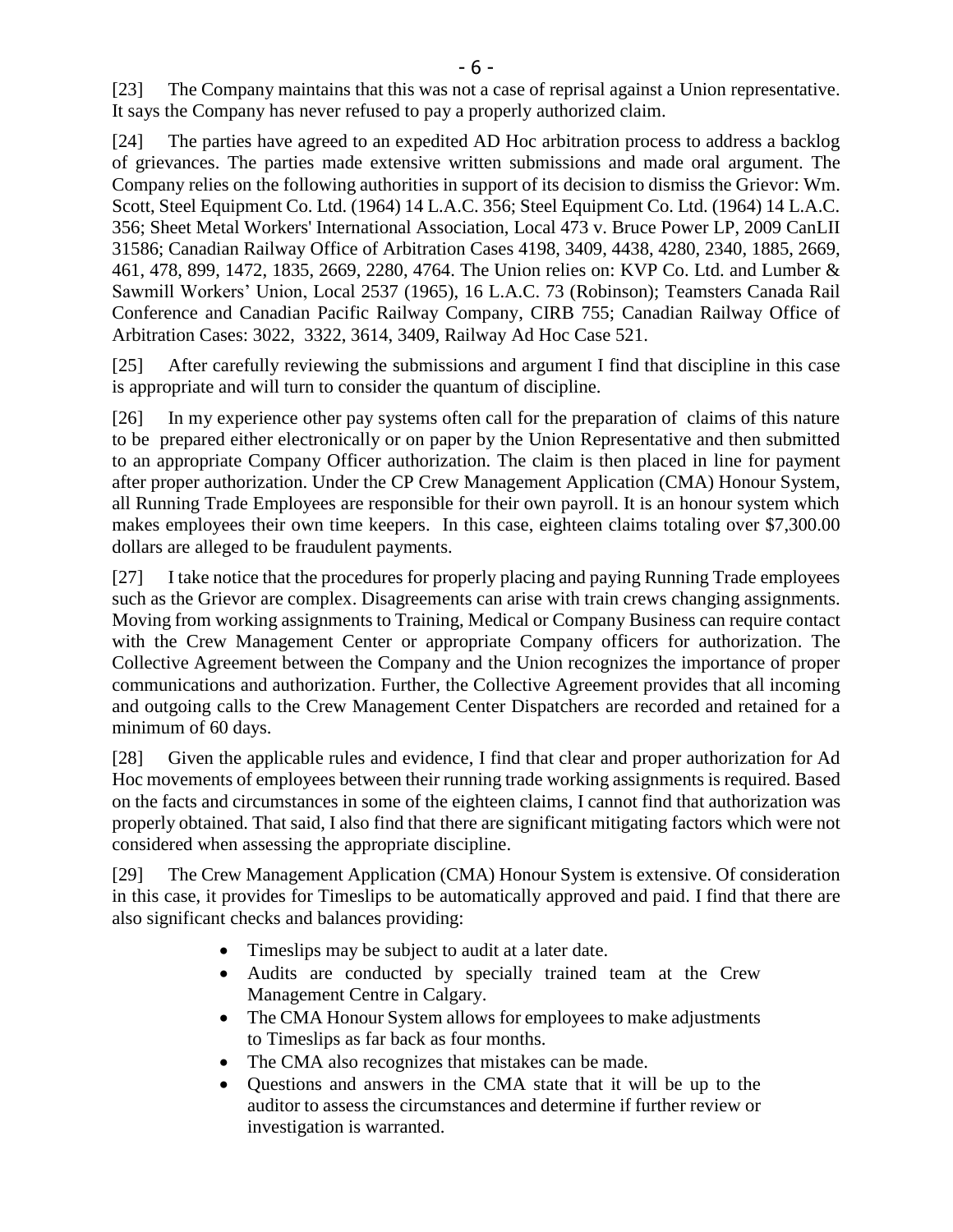Auditors consider a variety of reports are generated from submitted Timeslip data that will reveal patterns in the data of individuals, trains, terminals, etc.

Employees' Timeslips are chosen at random and interpreted in terms of the Collective Agreement, Method of Payment (MOP) and Local Rules

[30] When Timeslips are to be adjusted the CMA also provides:

If a payment made to you does not conform to the terms of the Collective Agreement, MOP and/or Local Rules you will be notified of the reason why your claim does not conform to the above agreements.

If you are unsure of your claim, use the Interpretation Code (IP ) to route directly to an auditor for interpretation.

If your claim is disapproved, the auditor will either send you a letter or provide screen comments that explains the decision in terms of your current Collective Agreement, MOP or Local Rules. The appropriate adjustment is made in your Timeslip.

If you disagree with the auditor's decision, you are, of course, entitled to submit a grievance. You should refer to your Collective Agreement on how to properly submit a grievance and for the appropriate time limits within which a grievance must be submitted.

Your Union, upon filing a grievance, may request that the claims(s), any future claims, be held in abeyance until the issue is adjudicated at a future date. The process for setting up an abeyance code is stated below.

[31] I find that the audit process set out above is a clear and a significant step between the rejection of a time claim and an investigation. It provides for the involvement of trained auditors at the outset to determine if a claim is to be approved. The central audit process in Calgary contributes to a uniform application of the pay system. It contemplates a review of Local Rules by the auditors from an unbiased standpoint.

[32] The Company submits that the Grievor's time slips were audited by the Company as per the CMA Honour System Manual. A fair and impartial investigation was conducted into the subject matter. The Union submits that no Company officer made any effort to inquire with Mr. Commodore regarding any claim submitted prior to the investigation. It says issues regarding any claims were raised prior to the investigation.

[33] The Union submits that there was no contact with the Union or the Grievor by any Company Officer regarding the claims in dispute prior to being informed that there would be an investigation. Evidence established that only one of all the Grievor's claims was audited after 2015. That claim was one of the eighteen claims investigated by the Company. The other seventeen were not audited in accordance with the audit process contained in the CMA prior to the investigation.

[34] While the CMA is clear that an employee is his own timekeeper, it also provides a clear and detailed audit process. The process contemplates correction of claims by the employee and contact between the auditor and employee with a letter or comments. I cannot find that the process was completed. That said, there is an onus on a Union Representative submitting claims as being on Company businesses. It requires proper authorization by the Company.

[35] In this case, some claims appear to have been flagged for concerns and an investigation commenced. Claims were produced at the investigation with comments. I cannot find that the steps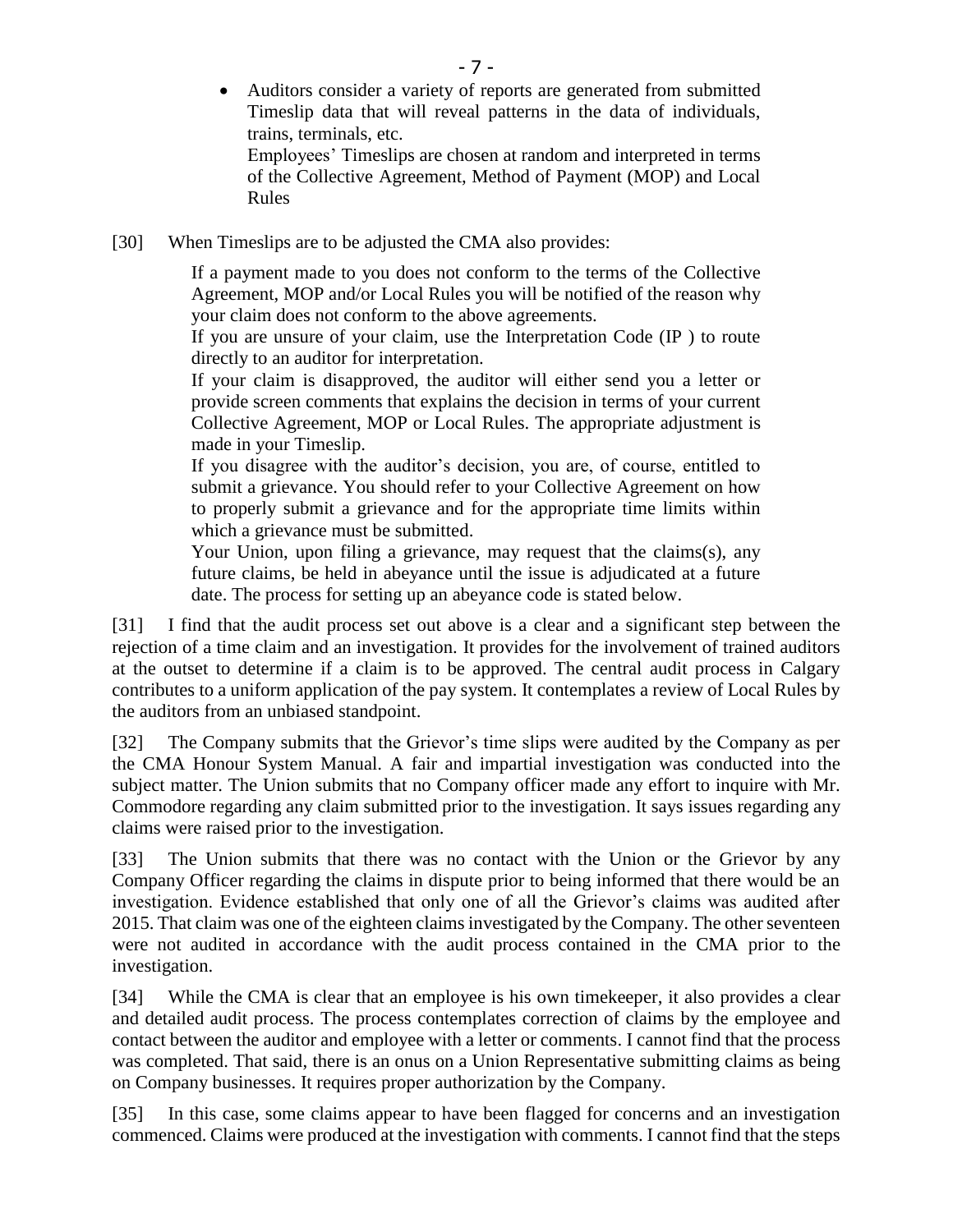contemplated by the CMA. There is no evidence of the communications between the auditors and the Grievor as set out in the CMA adjustment process.

[36] At the hearing, the Company emphasised the significance of the Grievor being in the Health and Safety position since 2015. There is no evidence of any unauthorized claims from 2015 to January 1, 2020. There was no evidence of the auditors determining a pattern of false claims as contemplated in the CMA. Given the short time span I will turn to consider specific circumstances in the eighteen claims.

[37] The Company submits that according to the Superintendent, the process for booking an Employee off for Health and Safety duties paid by the Company was very clear. The Employee would discuss the required work prior to being booked off and the Superintendent would advise the Crew Management Center who then changed the status of the Employee to Company Business in CMA investigation dealt with specific claims.

[38] The Company points to the Superintendent's answers to questions during the investigation to illustrate the process for the Grievor to properly obtain authority to be on Company paid Health and Safety duties:

> Q40 Evidence Item 33 is an email from Colin Commodore to Tasha Sapelak stating that he was working with you on a safety letter that required a bulletin number. Do you recall performing Health & Safety Duties with Mr. Commodore on January 9th/2020?

> A40 I remember meeting with Mr. Commodore when he was in the office, regarding a safety letter, I do not recall the exact date.

> Q41 Did you send an email to CMC to Book Colin Commodore off company Business for that meeting?

> A41 If I did it would be in the evidence as I went through my sent email for all emails regarding to this subject matter.

[39] I agree that the Superintendent should authorize placing the Grievor on Company business. However, I cannot conclude wrongdoing by the Grievor as a result of there being no email from him to the CMC. While the Grievor should have had proof of approval it is apparent that the Superintendent's emails were not copied to the Grievor. The evidence established that the Superintendent did not copy the Grievor on emails about his pay status after he made the request. His emails often provided the following:

> From: Adam Smith <Adam\_Smith@cpr.ca> Sent: Tuesday, January 21, 2020 10:14 PM To: CMC Prairie Region Alberta <CMC\_Prairie\_Region\_Alberta@cpr.ca> Subject: Colin Commodore Cmc - please place Mr.Commodore off on company business for health and Safety. Effective immediately. Thank you Adam Smith Superintendent- Edmonton 778 8794920

[40] The Company submits that the resulting January 22 and 23, 2020 claims were handled in the "Proper Process". I have concern with the position that this is a proper process. In the case above, the Superintendent clearly authorized placement of the Grievor on Company Business. He does not state for how long and he does not copy the Grievor on the email. He states during the investigation that if he approves time for Company Business there will be an email. However, by not copying the Grievor, Mr. Commodore was left in a position of not knowing or being able to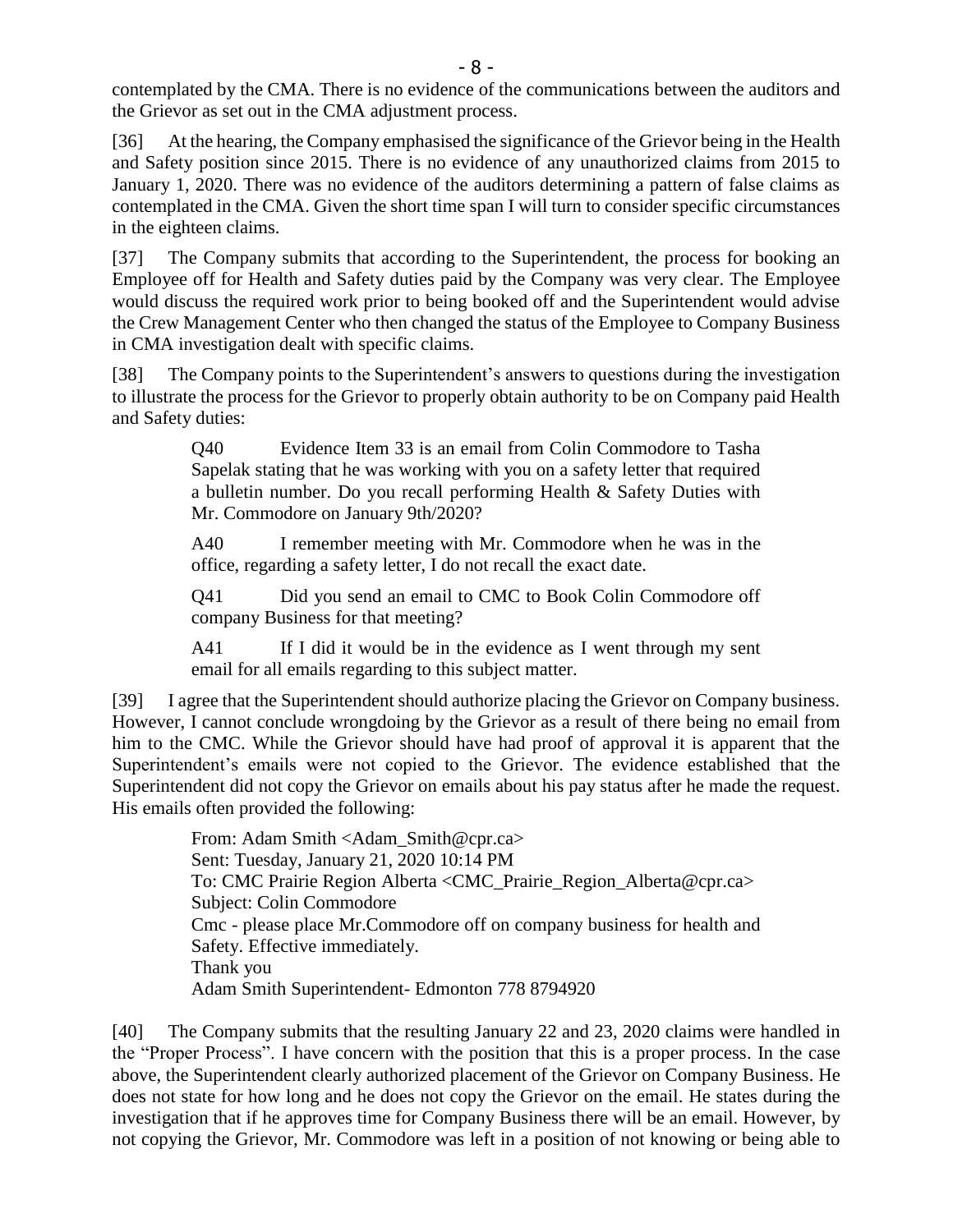prove the Superintendents approval in an audit or investigation. He is also not able to prove the Superintendents verbal approval if Mr. Smith were to forget to send an email authorization.

[41] I also have difficulty with the Auditors not reviewing the process in place between the Grievor and the Company at Red Deer. Clearly proper confirmation being provided to the Grievor should be required. I also have difficulty with the Grievor not keeping records of his activities while on Company Business. That concerns also applies to Company Officers who recalled being with the officer on specific days but being unable to confirm if it was approved as time on Company Business during the investigation.

[42] The Union relies on KVP supra arguing that the Company can point to no specific direction or instruction given by its officers to the Grievor in respect of designating his CMA status while attending to his valuable Union and/or health and safety work. In this case, the facts are clear, the Grievor is a Union Representative and Conductor who is entitled to compensation when working on authorized Company Business. Given the Grievor's work as a Union Representative, he knew or ought to have known that proper authority is required. Record keeping is part of the work. Accountability for his actions is required. The Union did not produce any evidence that similar conduct for booking on to Company Business is accepted at other locations with CP Rail. With all that said however, the Grievor's actions appear to have been partly the result of being unconcerned with proper authorization largely resulting from the Company's inconsistent approval process.

[43] I have difficulty with the Grievor's explanations for January 29 and January 30, 2020. The Grievor should have written approval and keep records of activities consistent with generally accepted practices in order to avoid disputes such as this. However, the Grievor's unchallenged testimony is that he was working with Trainmaster Scott Young on January 30, 2020. Given the unclear and inconsistent local practice it is understandable that he would believe he did not need written approval when he was with a Trainmaster on the day in question.

[44] Trainmaster Young is also involved in other disputed claims. On February 16, 2020 the Company claims that the Grievor improperly booked off unfit and then booked back on to claim Health and Safety duties on the  $17<sup>th</sup>$ . The Company submits that his actions were evidence of Improper Process. I agree the action appears as sharp practice. However, the evidence established that the Grievor called Crew Management on February 16. In the recorded call, the Crew Dispatcher listens to the request by the Grievor and responds that he will need to speak with Trainmaster Scott Young. When he contacts Trainmaster Young and requests that the Trainmaster be conferenced into the call regarding the Grievor booking unfit the Trainmaster says it is not need and the unfit status is approved.

[45] The Company identified the Grievor's actions on February 16 and 17 as Improper Process. I question the accuracy of that position given that the claim appears to be the one and only claim which appears to have been properly disapproved in a random audit under the CMA process by auditors. The question arises that if an audit was conducted into the claims why was only one rejected at audit.

[46] CP relies on CROA 4280. In that case, the Arbitrator found that there was an audit of Timeslips conducted on May 3, 2012, leading to the investigative interview held on July 11, 2012. The audit determined that the Grievor made claims when he knew he had been unavailable. He made Bereavement Leave claims for multiple days based on the death of a grandfather who was in fact an uncle. As a result of the audit, an investigation was conducted and the Grievor was dismissed. Arbitrator C. Schmidt stated:

> For all these reasons, the Company has met its burden. As I have found the grievor made wage claims with the intent to defraud the Company, his dismissal was justified. No mitigation of penalty is properly considered in the circumstances of this case.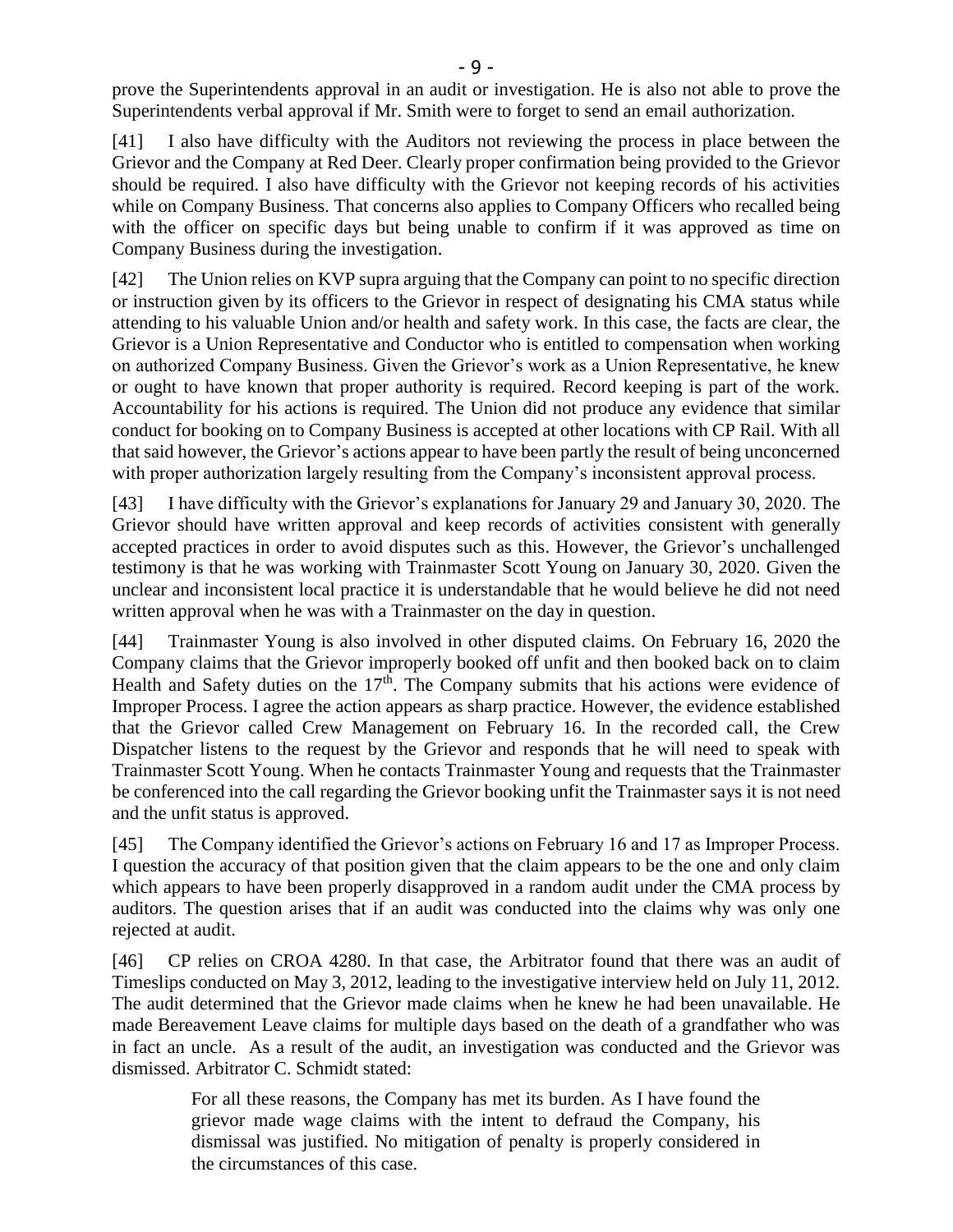[47] In this case, I cannot find evidence of an audit sufficient to address the facts and circumstances of this case or confirm the appropriate review of the Local Rules by trained auditors. The Local Rules identified and reviewed as part of an audit are a significant factor in this matter. The investigation established inconsistencies in the approval of authority for work on Company Business. The application of the CMA and failure to properly identify clear processes and requirements for approving leave on Company Business is a responsibility of the Company, the Union and the Employee who moves to Company Business pay.

[48] While some discipline was appropriate, I cannot find that the Company has met its burden of proof that the Grievor intended to defraud. Clear mitigating factors were not considered in the assessment of discipline.

[49] I find that on multiple occasions the Grievor had reason to wrongly believe he had authority for alleged fraudulent claims given the established local rules and practice. In some cases, he was with Company Officers properly performing duties. While he should have had written and recorded authority, he failed to obtain it. Recorded conversations with crew dispatchers appeared to confirm the acceptance of inconsistent verbal approval practices.

[50] The Company relies on Wm. Scott supra for its decision to dismiss the Grievor. While some discipline was appropriate, various mitigating factors may be identified to justifying the substitution of a lesser penalty for discharge even where some level dishonesty is proven. Each case is dependent on its own facts and circumstances. Relevant jurisprudence has established a list of mitigating factors which I will consider in arriving at the answer to the second Wm. Scott question:

- Does the Grievor have a record of long service with the Company?
- Does the Grievor have a relatively discipline free record?
- Is the offence an isolated incident?
- Has the Grievor been an able employee?

[51] In considering the mitigating factors, it was established that the Grievor commenced his career as a Conductor with CP Rail in August 2011. He has two young sons of whom he shares custody. Mr. Commodore worked his entire career out of Red Deer terminal.

[52] At no time has Mr. Commodore ever been disciplined in relation to alleged improper claims whatsoever during his career.

[53] The Grievor has been an active participant in the Union. Over the course of his career, he held several volunteer positions with the Union. The Grievor has served the Union's health and safety representative at Red Deer terminal for over 4 years prior to the period under review in this matter. During that time, there were no concerns regarding any time claims until the current incident. The Union submits that his work has benefited the Company. He has performed diligent work in service of raising awareness of emergent hazards and safety requirements. The results of his efforts are reflected, in part, in the WHSC Scorecard for Red Deer, which confirms that Red Deer was one of nine out of twenty-six terminals in Canada with 100% compliance.

[54] The Grievor did not seek out direction from the Company on the proper way to obtain authority for transferring to claims payment as Company Business. I cannot find that the Grievor was accountable for his clear lack of record keeping and his own failure to establish clear authority to claiming pay as on Company Business. He should have recognized that his careless disregard for considering the possible requirements for proof of authorization at a later date.

[55] I find that a significant penalty is appropriate. To do otherwise, risks the deterrence effect on other employees in this situation who might also believe proper authorization is not required.